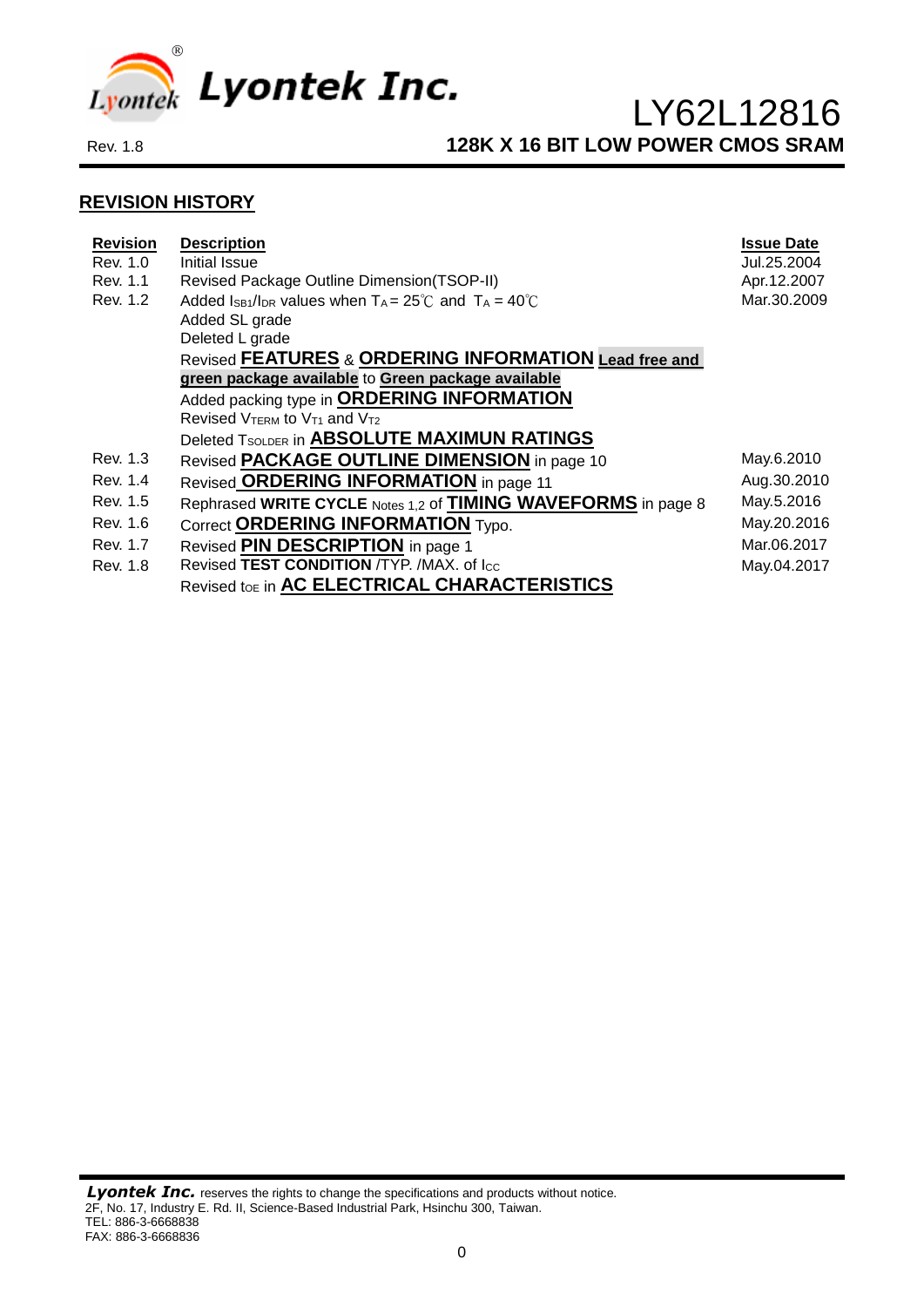

### **FEATURES**

- Fast access time : 45/55/70ns
- **Low power consumption:** Operating current : 17/14/11mA (TYP.) Standby current :  $1<sub>µ</sub>A$  (TYP.) LL/SL -version
- Single 2.7V  $\sim$  3.6V power supply
- All inputs and outputs TTL compatible
- **Fully static operation**
- Tri-state output
- Data byte control : LB# (DQ0 ~ DQ7)  $UB# (DQ8 ~ DQ15)$
- Data retention voltage : 1.5V (MIN.)
- **Green package available**
- Package : 44-pin 400mil TSOP II 48-ball 6mm x 8mm TFBGA

#### **PRODUCT FAMILY**

### **GENERAL DESCRIPTION**

The LY62L12816 is a 2,097,152-bit low power CMOS static random access memory organized as 131,072 words by 16 bits. It is fabricated using very high performance, high reliability CMOS technology. Its standby current is stable within the range of operating temperature.

The LY62L12816 is well designed for low power application, and particularly well suited for battery back-up nonvolatile memory application.

The LY62L12816 operates from a single power supply of  $2.7V \sim 3.6V$  and all inputs and outputs are fully TTL compatible.

| <b>Product</b> | Operating               |                       |            | <b>Power Dissipation</b>         |                             |  |  |
|----------------|-------------------------|-----------------------|------------|----------------------------------|-----------------------------|--|--|
| Family         | Temperature             | V <sub>cc</sub> Range | Speed      | Standby(I <sub>SB1</sub> , TYP.) | Operating( $I_{CC}$ , TYP.) |  |  |
| LY62L12816     | $0 \sim 70^{\circ}$ C   | $2.7 - 3.6V$          | 45/55/70ns | 1uA                              | 17/14/11mA                  |  |  |
| LY62L12816(E)  | $-20 \sim 80^{\circ}$ C | $2.7 - 3.6V$          | 45/55/70ns | 1µA                              | 17/14/11mA                  |  |  |
| LY62L12816(I)  | -40 ~ 85 $^{\circ}$ C   | $2.7 - 3.6V$          | 45/55/70ns | 1uA                              | 17/14/11mA                  |  |  |

### **FUNCTIONAL BLOCK DIAGRAM**



### **PIN DESCRIPTION**

| <b>SYMBOL</b> | <b>DESCRIPTION</b>        |
|---------------|---------------------------|
| A0 - A16      | <b>Address Inputs</b>     |
| DQ0 - DQ15    | Data Inputs/Outputs       |
| CE#           | Chip Enable Input         |
| WE#           | Write Enable Input        |
| OE#           | Output Enable Input       |
| LB#           | Lower Byte Control        |
| UB#           | <b>Upper Byte Control</b> |
| Vcc           | Power Supply              |
| Vss           | Ground                    |
| ΝC            | No Connection             |

**Lyontek Inc.** reserves the rights to change the specifications and products without notice. 2F, No. 17, Industry E. Rd. II, Science-Based Industrial Park, Hsinchu 300, Taiwan. TEL: 886-3-6668838 FAX: 886-3-6668836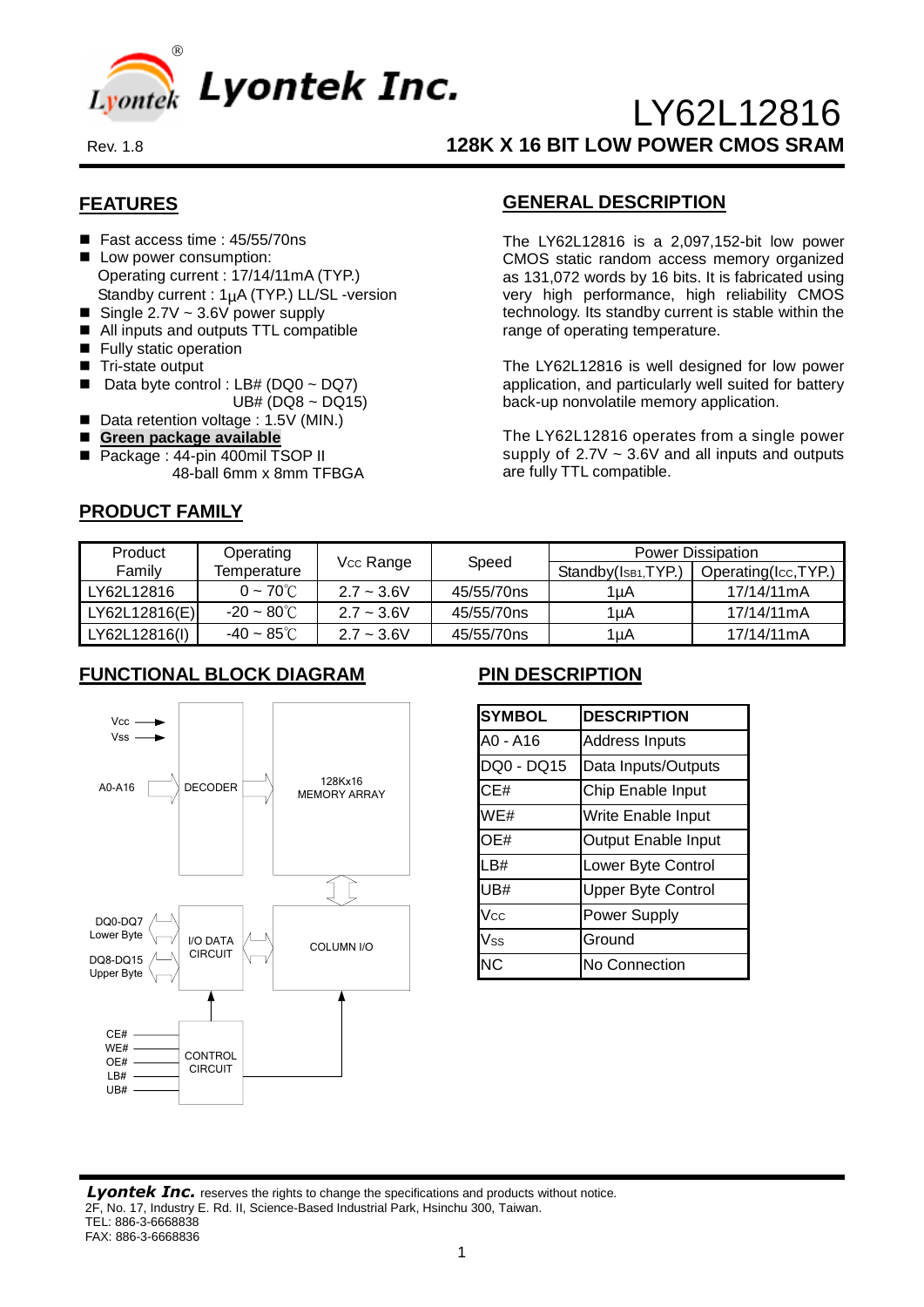

### **PIN CONFIGURATION**



TSOP II



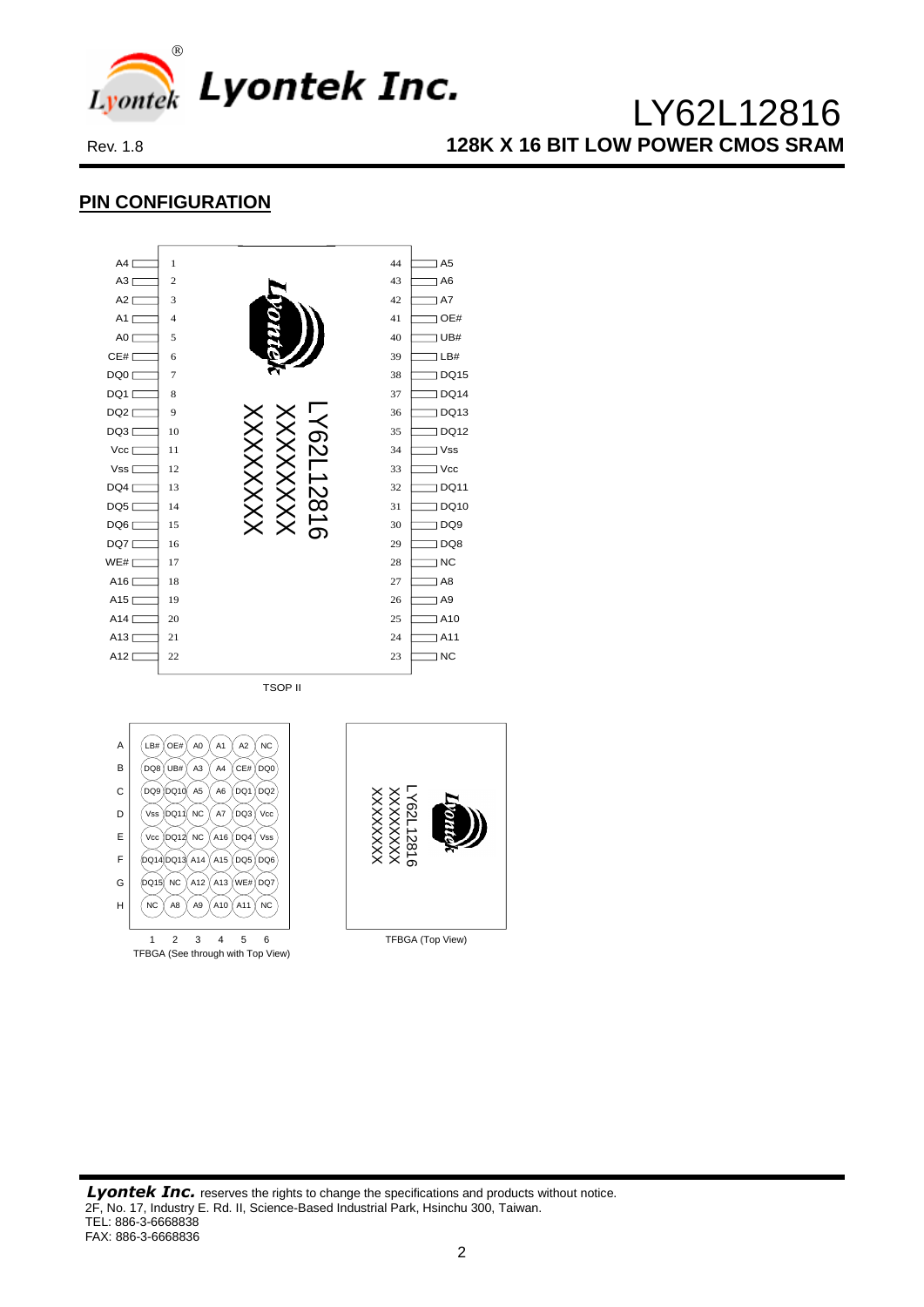

#### **ABSOLUTE MAXIMUN RATINGS\***

| <b>PARAMETER</b>                           | <b>SYMBOL</b>               | <b>RATING</b>                | <b>UNIT</b> |
|--------------------------------------------|-----------------------------|------------------------------|-------------|
| Voltage on V <sub>cc</sub> relative to Vss | V <sub>T1</sub>             | $-0.5$ to 4.6                |             |
| Voltage on any other pin relative to Vss   | $\mathsf{V}_{\mathsf{T2}}$  | $-0.5$ to $V_{CC}+0.5$       |             |
|                                            |                             | 0 to $70(C \text{ grade})$   |             |
| <b>Operating Temperature</b>               | TA                          | -20 to $80(E \text{ grade})$ | ົົ          |
|                                            |                             | $-40$ to 85(I grade)         |             |
| Storage Temperature                        | $\mathsf{T}_{\textsf{STG}}$ | $-65$ to 150                 |             |
| <b>Power Dissipation</b>                   | PD                          |                              | W           |
| <b>DC Output Current</b>                   | <b>I</b> OUT                | 50                           | mA          |

\*Stresses greater than those listed under "Absolute Maximum Ratings" may cause permanent damage to the device. This is a stress rating only and functional operation of the device or any other conditions above those indicated in the operational sections of this specification is not implied. Exposure to the absolute maximum rating conditions for extended period may affect device reliability.

#### **TRUTH TABLE**

| <b>MODE</b>           | CE#    | OE#         | WE#         | LB#    | UB#    |                                | <b>I/O OPERATION</b>                  | <b>SUPPLY CURRENT</b> |
|-----------------------|--------|-------------|-------------|--------|--------|--------------------------------|---------------------------------------|-----------------------|
|                       |        |             |             |        |        | <b>DQ0 - DQ7</b>               | <b>DQ8 - DQ15</b>                     |                       |
| Standby               | н<br>X | Χ<br>X      | Χ<br>X      | Χ<br>н | Χ<br>Н | High-Z<br>High-Z               | High-Z<br>High-Z                      | IsB, IsB1             |
| <b>Output Disable</b> |        | н<br>н      | н<br>н      | X      | X      | High-Z<br>High-Z               | High-Z<br>High-Z                      | Icc, Icc1             |
| Read                  |        |             | н<br>н<br>н | н      | н      | <b>D</b> out<br>High-Z<br>DOUT | High-Z<br>DOUT<br>DOUT                | $Icc,$ $Icc1$         |
| Write                 |        | X<br>Χ<br>Χ |             | н      | н      | $D_{IN}$<br>High-Z<br>$D_{IN}$ | High-Z<br>$D_{IN}$<br>D <sub>IN</sub> | Icc, Icc <sub>1</sub> |

Note:  $H = V_{IH}$ ,  $L = V_{IL}$ ,  $X = Don't$  care.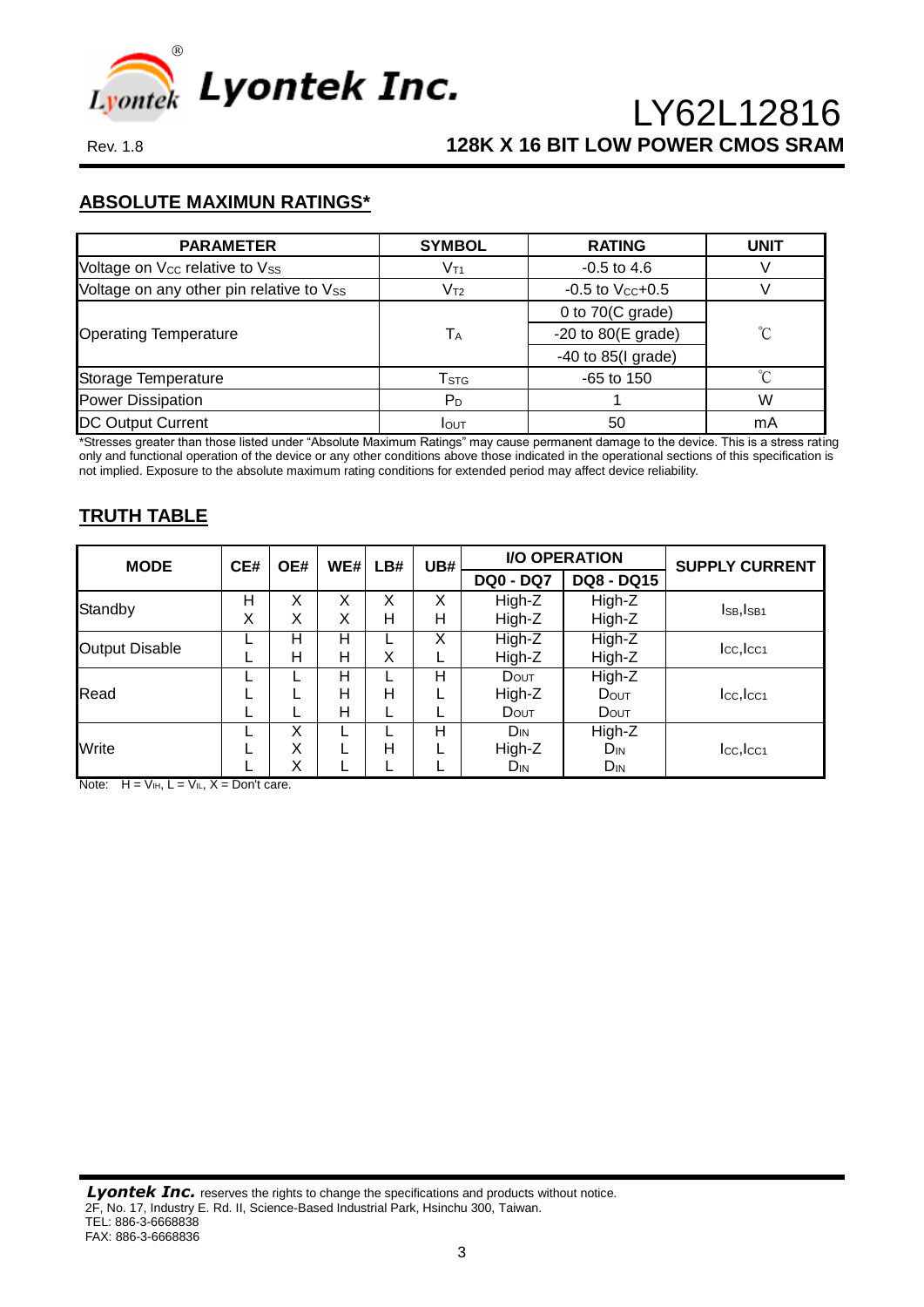

### **DC ELECTRICAL CHARACTERISTICS**

| <b>PARAMETER</b>                              | <b>SYMBOL</b>                       | <b>TEST CONDITION</b>                               |                             |                | MIN.           | <b>TYP.</b> *4           | MAX.           | <b>UNIT</b> |
|-----------------------------------------------|-------------------------------------|-----------------------------------------------------|-----------------------------|----------------|----------------|--------------------------|----------------|-------------|
| <b>Supply Voltage</b>                         | $V_{\rm CC}$                        |                                                     |                             |                | 2.7            | 3.0                      | 3.6            | V           |
| Input High Voltage                            | $V_{\mathsf{IH}}^{\ast \mathsf{1}}$ |                                                     |                             |                |                |                          |                |             |
| Input Low Voltage                             | $V_{IL}^*$ <sup>2</sup>             |                                                     |                             |                | $-0.2$         | $\blacksquare$           | 0.6            | $\vee$      |
| Input Leakage Current                         | Iц                                  | $V_{CC} \geq V_{IN} \geq V_{SS}$                    |                             |                | $-1$           | $\blacksquare$           | 1              | μA          |
| Output Leakage                                | I∟o                                 | $V_{CC} \geq V_{OUT} \geq V_{SS}$                   |                             |                | $-1$           |                          | 1              |             |
| Current                                       |                                     | <b>Output Disabled</b>                              |                             |                |                |                          |                | μA          |
| Output High Voltage                           | Vон                                 | $I_{OH} = -1mA$                                     |                             |                | 2.2            | 2.7                      | $\blacksquare$ | $\vee$      |
| <b>Output Low Voltage</b>                     | Vol                                 | $I_{OL} = 2mA$                                      |                             |                |                | $\overline{\phantom{0}}$ | 0.4            | $\vee$      |
|                                               |                                     | Cycle time $=$ MIN.                                 |                             | - 45           | $\blacksquare$ | 17                       | 32             | mA          |
|                                               | $_{\text{Lcc}}$                     | $CE# = 0.2V$ and $CE2 \geq V_{CC}$ -0.2V,<br>$-55$  |                             |                | $\blacksquare$ | 14                       | 25             | mA          |
| <b>Average Operating</b>                      |                                     | $I_{VQ} = 0mA$<br>- 70                              |                             |                |                | 11                       | 20             | mA          |
| Power supply Current                          |                                     | Other pins at 0.2V or Vcc - 0.2V                    |                             |                |                |                          |                |             |
|                                               |                                     | Cycle time = $1\mu s$                               |                             |                |                |                          |                |             |
|                                               | $I_{CC1}$                           | $CE# = 0.2V$ , $I_{I/O} = 0mA$                      |                             | 4              | 5              | mA                       |                |             |
|                                               |                                     | Other pins at 0.2V or Vcc - 0.2V                    |                             |                |                |                          |                |             |
|                                               | <b>I</b> SB                         | $CE# = V_{IH}$ , other pins at $V_{IL}$ or $V_{IH}$ |                             |                | $\blacksquare$ | 0.3                      | 0.5            | mA          |
|                                               |                                     |                                                     | LL                          |                | $\blacksquare$ | 1                        | 10             | μA          |
|                                               |                                     |                                                     | LLE/LLI                     |                | $\blacksquare$ | 1                        | 20             | μA          |
| <b>Standby Power</b><br><b>Supply Current</b> |                                     | CE# $\geq$ Vcc - 0.2V                               | $SL^{5}$<br>$SLE^{\star 5}$ | $25^{\circ}$ C |                | 1                        | 3              | μA          |
|                                               | I <sub>SB1</sub>                    | Others at 0.2V or Vcc - 0.2V                        | $SLI^{\ast 5}$              | $40^{\circ}$ C |                | 1                        | 3              | μA          |
|                                               |                                     |                                                     | <b>SL</b>                   |                | $\blacksquare$ | 1                        | 10             | μA          |
|                                               |                                     |                                                     | <b>SLE/SLI</b>              |                | 1              | 15                       | μA             |             |

Notes:

1.  $V_{IH}(max) = V_{CC} + 3.0V$  for pulse width less than 10ns.

2.  $V_{IL}(min) = V_{SS} - 3.0V$  for pulse width less than 10ns.

3. Over/Undershoot specifications are characterized, not 100% tested. 4. Typical values are included for reference only and are not guaranteed or tested.

Typical values are measured at  $V_{CC} = V_{CC}(TYP)$  and  $T_A = 25^{\circ}C$ 

5. This parameter is measured at  $V_{\text{CC}} = 3.0V$ 

#### **CAPACITANCE (T<sup>A</sup> = 25℃, f = 1.0MHz)**

| <b>PARAMETER</b>         | <b>SYMBOL</b> | MIN. | MAX. | UNIT |
|--------------------------|---------------|------|------|------|
| Input Capacitance        | しIN           | -    |      |      |
| Input/Output Capacitance | 0/آپ          | -    |      | рŀ   |

Note : These parameters are guaranteed by device characterization, but not production tested.

## **AC TEST CONDITIONS**

| <b>Input Pulse Levels</b>                | $\vert 0.2V$ to $V_{CC}$ - 0.2V                   |
|------------------------------------------|---------------------------------------------------|
| Input Rise and Fall Times                | l3ns                                              |
| Input and Output Timing Reference Levels | 1.5V                                              |
| <b>Output Load</b>                       | $ C_L = 30pF + 1TTL$ , $I_{OH}/I_{OL} = -1mA/2mA$ |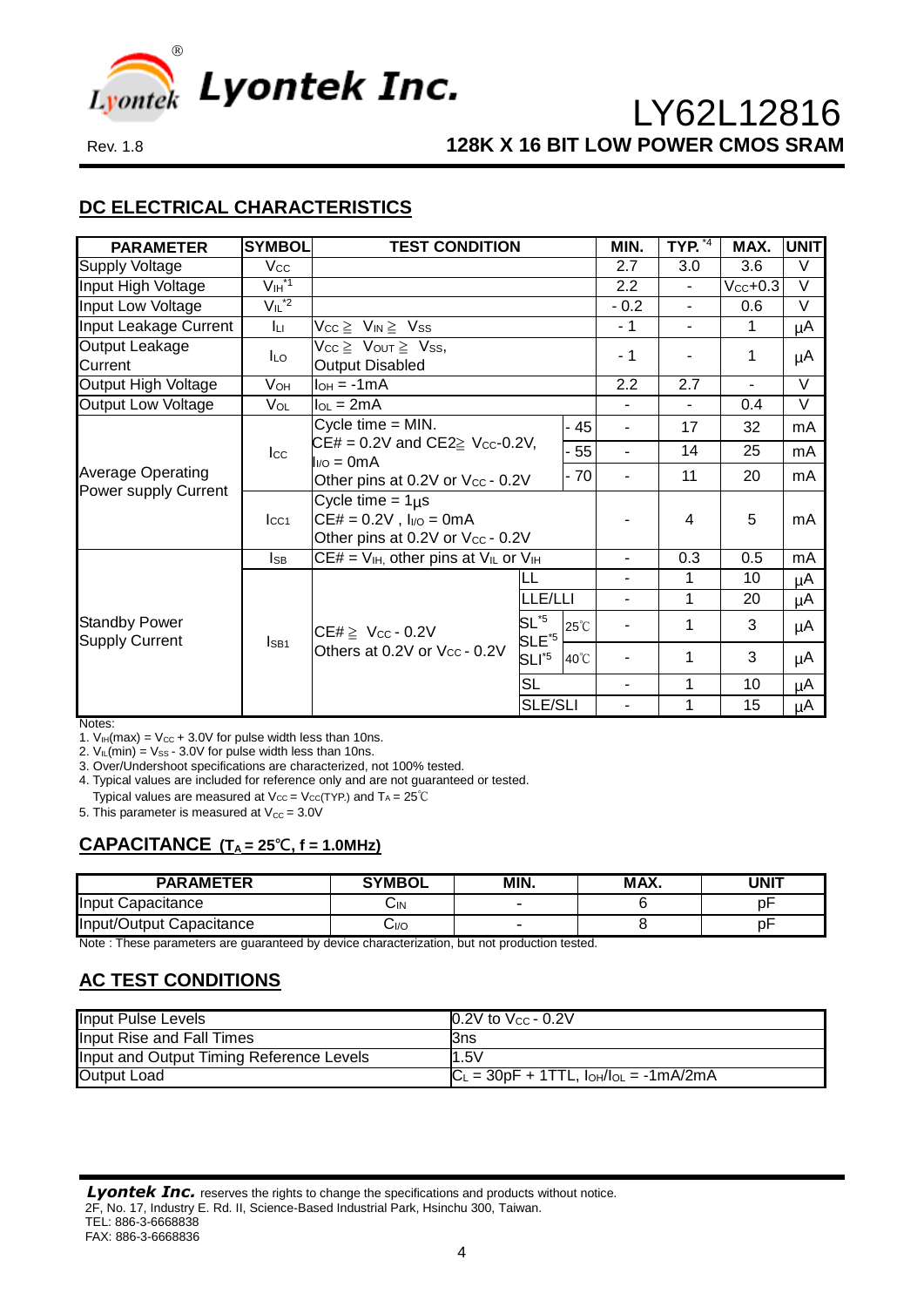

### **AC ELECTRICAL CHARACTERISTICS**

#### **(1) READ CYCLE**

| <b>PARAMETER</b>                   | SYM.                   |                          |      | LY62L12816-45 LY62L12816-55 |      | LY62L12816-70 |      | <b>UNIT</b> |
|------------------------------------|------------------------|--------------------------|------|-----------------------------|------|---------------|------|-------------|
|                                    |                        | MIN.                     | MAX. | MIN.                        | MAX. | MIN.          | MAX. |             |
| Read Cycle Time                    | trc                    | 45                       |      | 55                          |      | 70            |      | ns          |
| <b>Address Access Time</b>         | <b>t</b> aa            |                          | 45   |                             | 55   |               | 70   | ns          |
| Chip Enable Access Time            | <b>T</b> ACE           | -                        | 45   | ۰                           | 55   |               | 70   | ns          |
| <b>Output Enable Access Time</b>   | <b>TOE</b>             | $\blacksquare$           | 20   | ۰                           | 25   |               | 30   | ns          |
| Chip Enable to Output in Low-Z     | tc <sub>Lz</sub> *     | 10                       |      | 10                          |      | 10            |      | ns          |
| Output Enable to Output in Low-Z   | $t$ <sub>OLZ</sub> $*$ | 5                        | ۰    | 5                           | ۰    | 5             |      | ns          |
| Chip Disable to Output in High-Z   | tc <sub>Hz</sub> *     | $\overline{\phantom{0}}$ | 15   | ۰                           | 20   |               | 25   | ns          |
| Output Disable to Output in High-Z | $t$ OH $z^*$           |                          | 15   | ۰                           | 20   |               | 25   | ns          |
| Output Hold from Address Change    | toh                    | 10                       | ۰    | 10                          | ۰    | 10            |      | ns          |
| LB#, UB# Access Time               | tba                    | ٠                        | 45   | ۰                           | 55   |               | 70   | ns          |
| LB#, UB# to High-Z Output          | t <sub>BHZ</sub> *     | $\blacksquare$           | 20   |                             | 25   |               | 30   | ns          |
| LB#, UB# to Low-Z Output           | t <sub>BLZ</sub> *     | 10                       |      | 10                          |      | 10            |      | ns          |

#### **(2) WRITE CYCLE**

| <b>PARAMETER</b>                 | SYM.               |          |      | LY62L12816-45 LY62L12816-55 |      |      | LY62L12816-70 | <b>UNIT</b> |
|----------------------------------|--------------------|----------|------|-----------------------------|------|------|---------------|-------------|
|                                  |                    | MIN.     | MAX. | MIN.                        | MAX. | MIN. | MAX.          |             |
| Write Cycle Time                 | twc                | 45       |      | 55                          |      | 70   |               | ns          |
| Address Valid to End of Write    | t <sub>AW</sub>    | 40       |      | 50                          |      | 60   |               | ns          |
| Chip Enable to End of Write      | tcw                | 40       |      | 50                          |      | 60   |               | ns          |
| <b>Address Set-up Time</b>       | tas                | 0        |      | 0                           |      | 0    |               | ns          |
| <b>Write Pulse Width</b>         | <b>t</b> wp        | 35       |      | 45                          |      | 55   |               | ns          |
| <b>Write Recovery Time</b>       | twr                | $\Omega$ |      | 0                           | ۰    | 0    |               | ns          |
| Data to Write Time Overlap       | t <sub>DW</sub>    | 20       |      | 25                          | ۰    | 30   |               | ns          |
| Data Hold from End of Write Time | tрн                | 0        |      | 0                           | -    | 0    |               | ns          |
| Output Active from End of Write  | tow <sup>*</sup>   | 5        |      | 5                           |      | 5    |               | ns          |
| Write to Output in High-Z        | tw <sub>Hz</sub> * |          | 15   | ۰                           | 20   |      | 25            | ns          |
| LB#, UB# Valid to End of Write   | t <sub>BW</sub>    | 35       |      | 45                          |      | 60   |               | ns          |

\*These parameters are guaranteed by device characterization, but not production tested.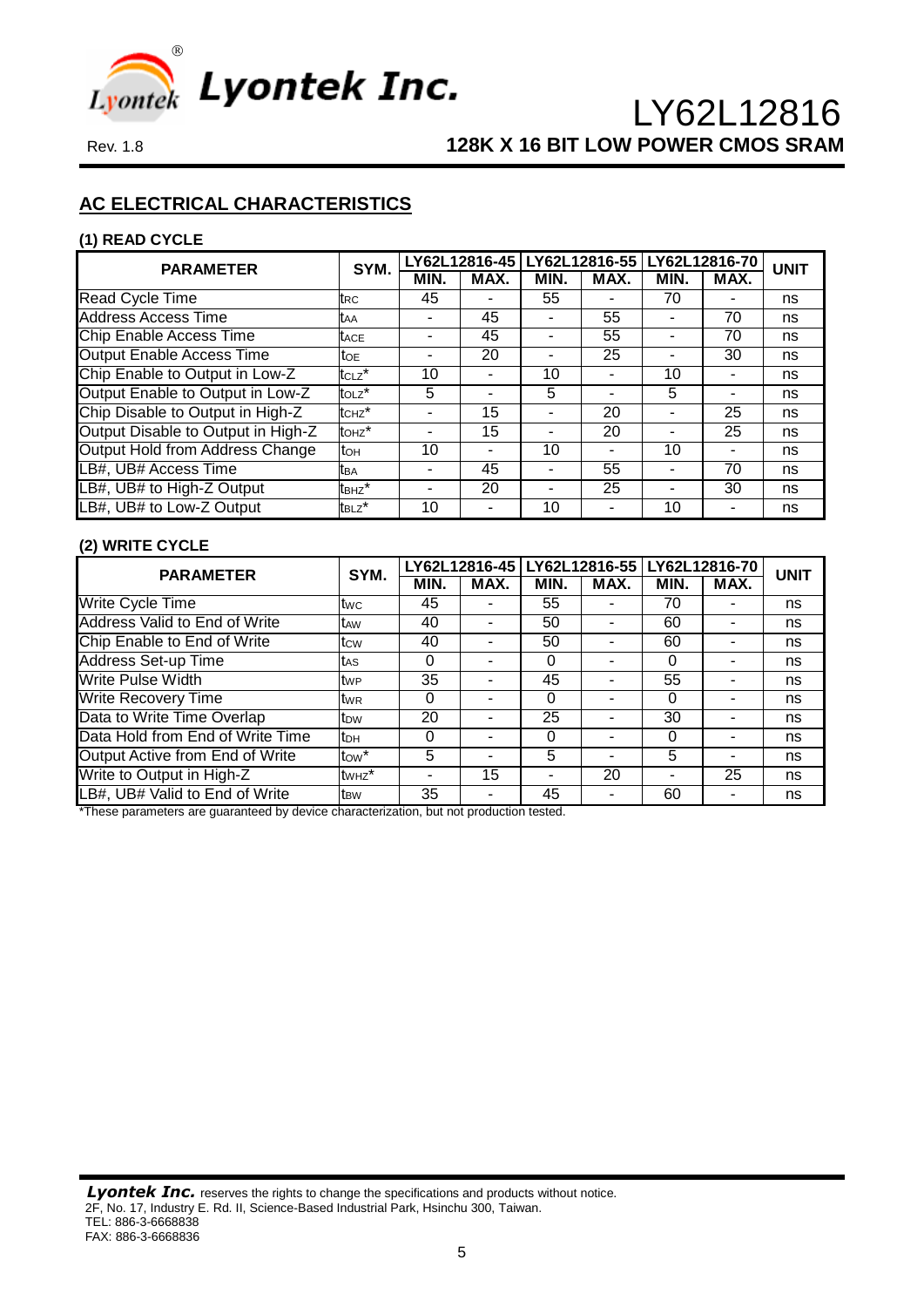

#### **TIMING WAVEFORMS**

#### **READ CYCLE 1** (Address Controlled) (1,2)



**READ CYCLE 2** (CE# and OE# Controlled) (1,3,4,5)



Notes :

1.WE# is high for read cycle.

2.Device is continuously selected OE# = low, CE# = low, LB# or UB# = low.

3.Address must be valid prior to or coincident with CE# = low, LB# or UB# = low transition; otherwise tAA is the limiting parameter.

 $4.t_{CLZ}$ ,  $t_{BLZ}$ ,  $t_{CLZ}$ ,  $t_{CHZ}$ ,  $t_{BHZ}$  and  $t_{OHZ}$  are specified with  $C_L = 5pF$ . Transition is measured  $±500mV$  from steady state.

5. At any given temperature and voltage condition,  $t_{CHZ}$  is less than  $t_{CLZ}$ ,  $t_{BHZ}$  is less than  $t_{BLZ}$ ,  $t_{OHZ}$  is less than  $t_{OLZ}$ .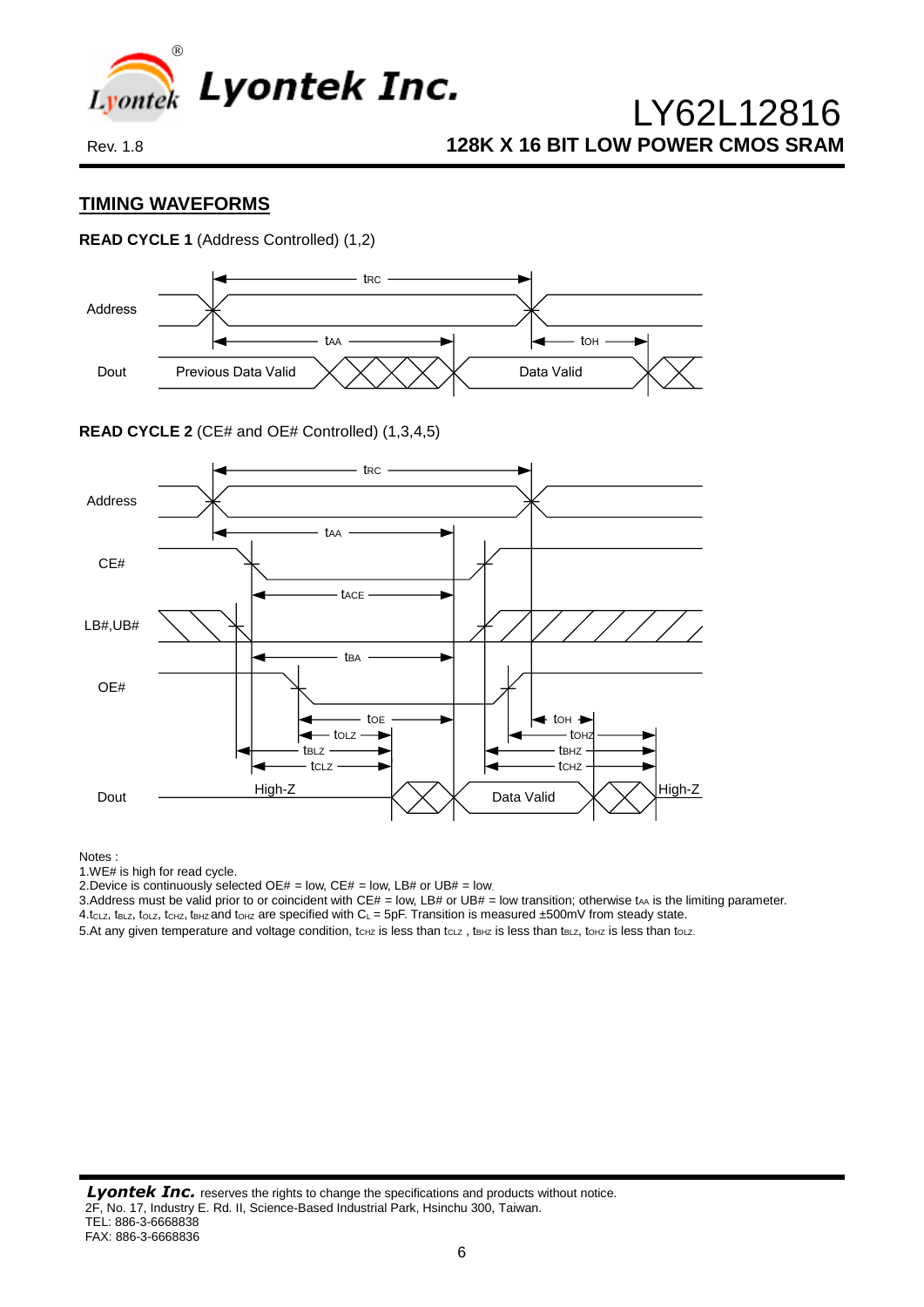

#### **WRITE CYCLE 1** (WE# Controlled) (1,2,3,5,6)



**WRITE CYCLE 2** (CE# Controlled) (1,2,5,6)

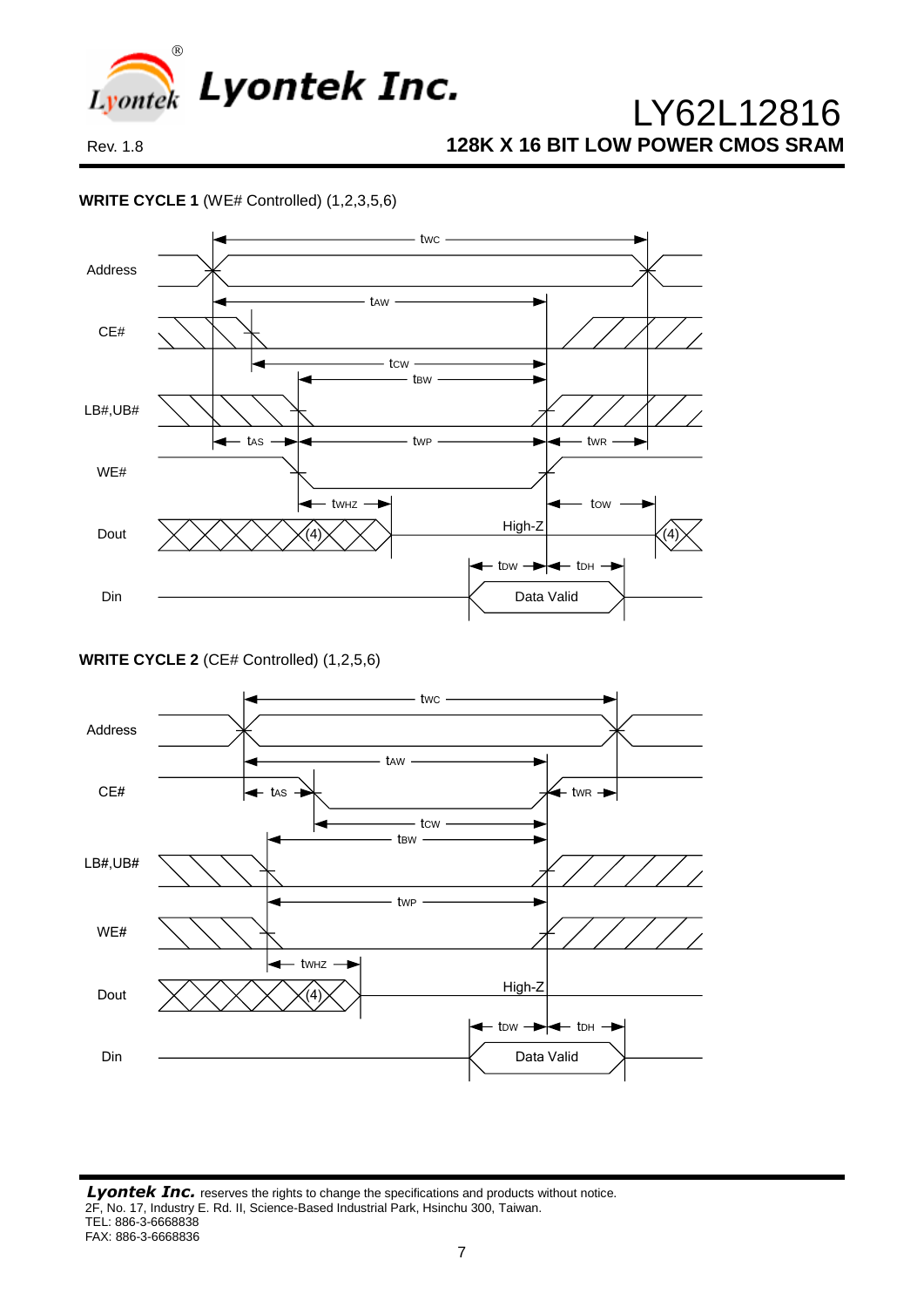

#### **WRITE CYCLE 3** (LB#,UB# Controlled) (1,2,5,6)



Notes :

1.A write occurs during the overlap of a low CE#, low WE#, LB# or UB# = low.

2.All address transitions should not occur during the write period.

3. During a WE# controlled write cycle with OE# low, twp must be greater than twHz + tow to allow the drivers to turn off and data to be placed on the bus.

4.During this period, I/O pins are in the output state, and input signals must not be applied.

5.If the CE#, LB#, UB# low transition occurs simultaneously with or after WE# low transition, the outputs remain in a high impedance state. 6.tow and tw<sub>Hz</sub> are specified with  $C_L = 5pF$ . Transition is measured ±500mV from steady state.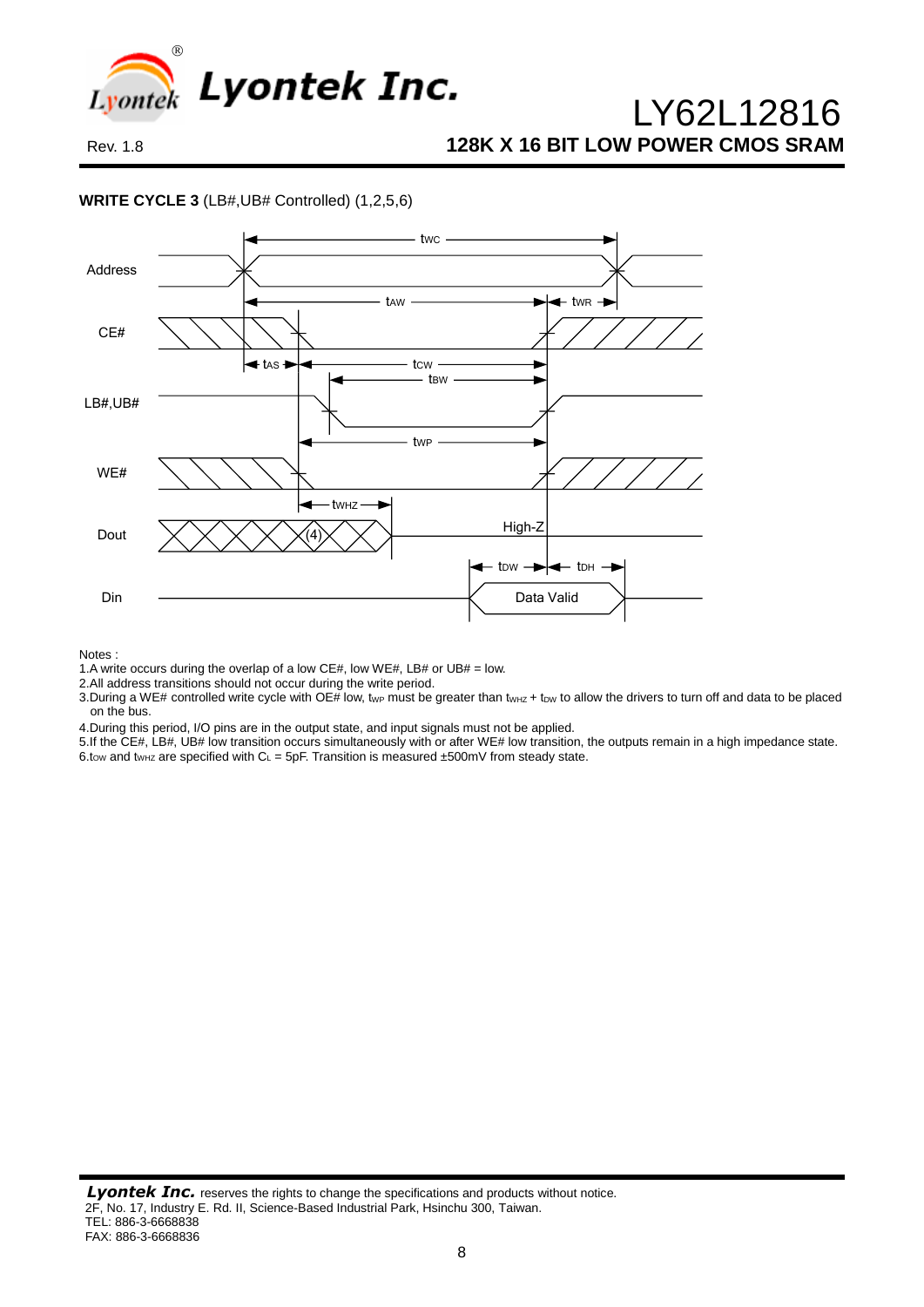

## **DATA RETENTION CHARACTERISTICS**

| <b>PARAMETER</b>                              | <b>SYMBOL</b>          | <b>TEST CONDITION</b>                                                                  |                   |                | MIN. | TYP. | MAX. | <b>UNIT</b> |
|-----------------------------------------------|------------------------|----------------------------------------------------------------------------------------|-------------------|----------------|------|------|------|-------------|
| V <sub>cc</sub> for Data Retention            | <b>V</b> <sub>DR</sub> | $CE# \geq$<br>$V_{CC}$ - 0.2V                                                          |                   |                | 1.5  |      | 3.6  |             |
|                                               |                        |                                                                                        | LL.               |                |      | 0.5  | 5    | μA          |
|                                               |                        |                                                                                        | LLE/LLI           |                |      | 0.5  | 10   | μA          |
| Data Retention Current                        | <b>IDR</b>             | $V_{\text{CC}} = 1.5V$ , CE# $\geq V_{\text{CC}} - 0.2V$<br>Others at 0.2V or Vcc-0.2V | SL<br><b>SLE</b>  | $25^{\circ}$ C |      | 0.5  | 3    | μA          |
|                                               |                        |                                                                                        | <b>SLI</b>        | $40^{\circ}$ C |      | 0.5  | 3    | μA          |
|                                               |                        |                                                                                        | SL                |                |      | 0.5  | 5    | μA          |
|                                               |                        |                                                                                        | <b>SLE/SLI</b>    |                |      | 0.5  | 10   | μA          |
| Chip Disable to Data<br><b>Retention Time</b> | tc <sub>DR</sub>       | See Data Retention Waveforms (below)                                                   | 0                 |                |      | ns   |      |             |
| <b>Recovery Time</b>                          | tr                     |                                                                                        | t <sub>RC</sub> * |                |      | ns   |      |             |

 $t_{RC}$  = Read Cycle Time

## **DATA RETENTION WAVEFORM**

#### Low V<sub>cc</sub> Data Retention Waveform (1) (CE# controlled)



#### **Low VCC Data Retention Waveform (2)** (LB#, UB# controlled)

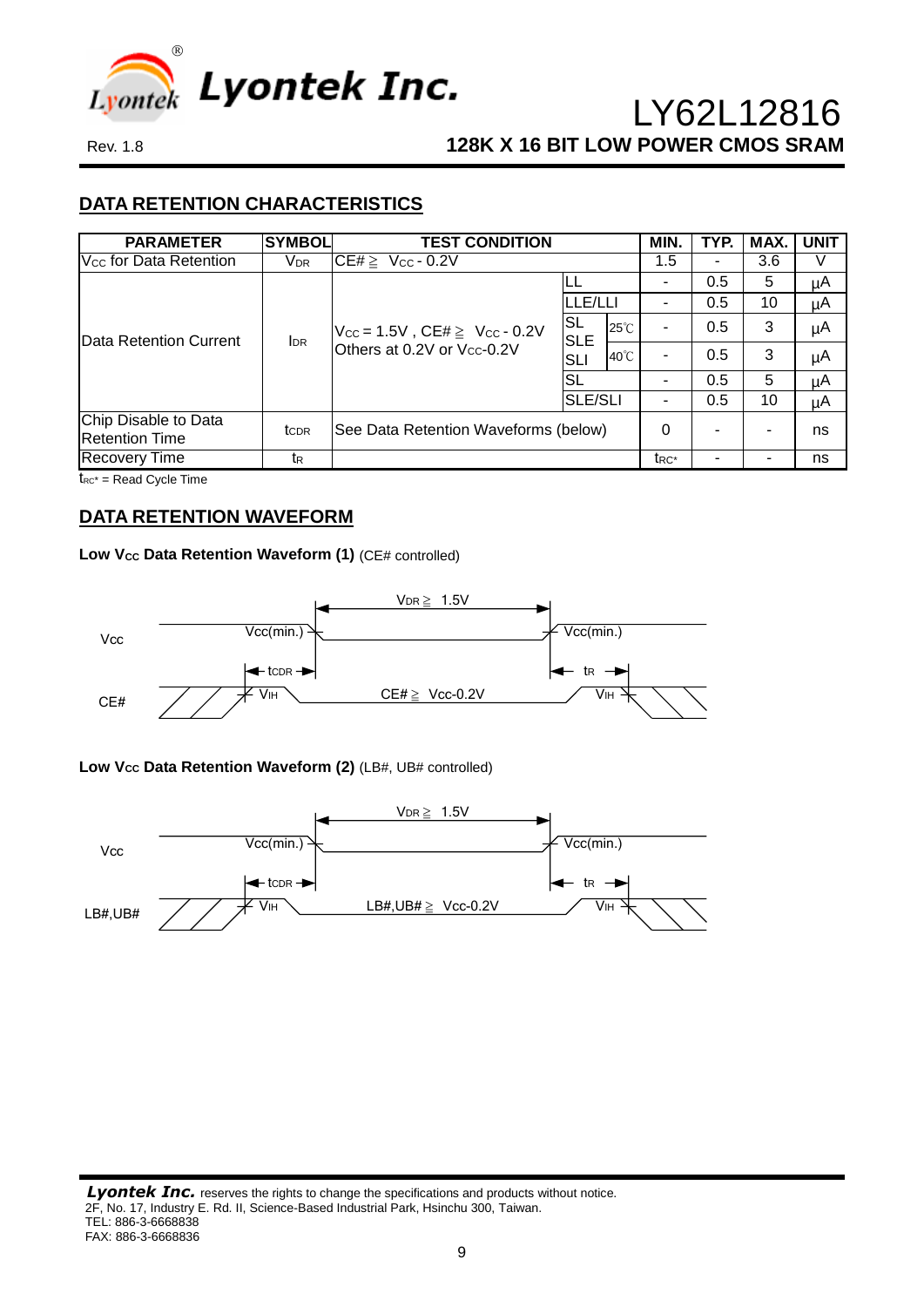

#### **PACKAGE OUTLINE DIMENSION**

#### **44-pin 400 mil TSOP** Ⅱ **Package Outline Dimension**



| <b>SYMBOLS</b> |        | <b>DIMENSIONS IN MILLMETERS</b> |             | <b>DIMENSIONS IN MILS</b> |                |                          |  |  |
|----------------|--------|---------------------------------|-------------|---------------------------|----------------|--------------------------|--|--|
|                | MIN.   | NOM.                            | MAX.        | MIN.                      | NOM.           | MAX.                     |  |  |
| A              |        | -                               | 1.20        |                           | -              | 47.2                     |  |  |
| A <sub>1</sub> | 0.05   | 0.10                            | 0.15        | 2.0                       | 3.9            | 5.9                      |  |  |
| A2             | 0.95   | 1.00                            | 1.05        | 37.4                      | 39.4           | 41.3                     |  |  |
| b              | 0.30   | ٠                               | 0.45        | 11.8                      |                | 17.7                     |  |  |
| C              | 0.12   | -                               | 0.21        | 4.7                       | -              | 8.3                      |  |  |
| D              | 18.212 | 18.415                          | 18.618      | 717                       | 725            | 733                      |  |  |
| E              | 11.506 | 11.760                          | 12.014      | 453                       | 463            | 473                      |  |  |
| E1             | 9.957  | 10.160                          | 10.363      | 392                       | 400            | 408                      |  |  |
| e              |        | 0.800                           |             | ٠                         | 31.5           | $\overline{\phantom{a}}$ |  |  |
|                | 0.40   | 0.50                            | 0.60        | 15.7                      | 19.7           | 23.6                     |  |  |
| ZD             |        | 0.805                           |             |                           | 31.7           | -                        |  |  |
| У              |        | -                               | 0.076       | -                         | -              | 3                        |  |  |
| $\Theta$       | 0°     | 3 <sup>o</sup>                  | $6^{\circ}$ | 0°                        | 3 <sup>o</sup> | $6^{\circ}$              |  |  |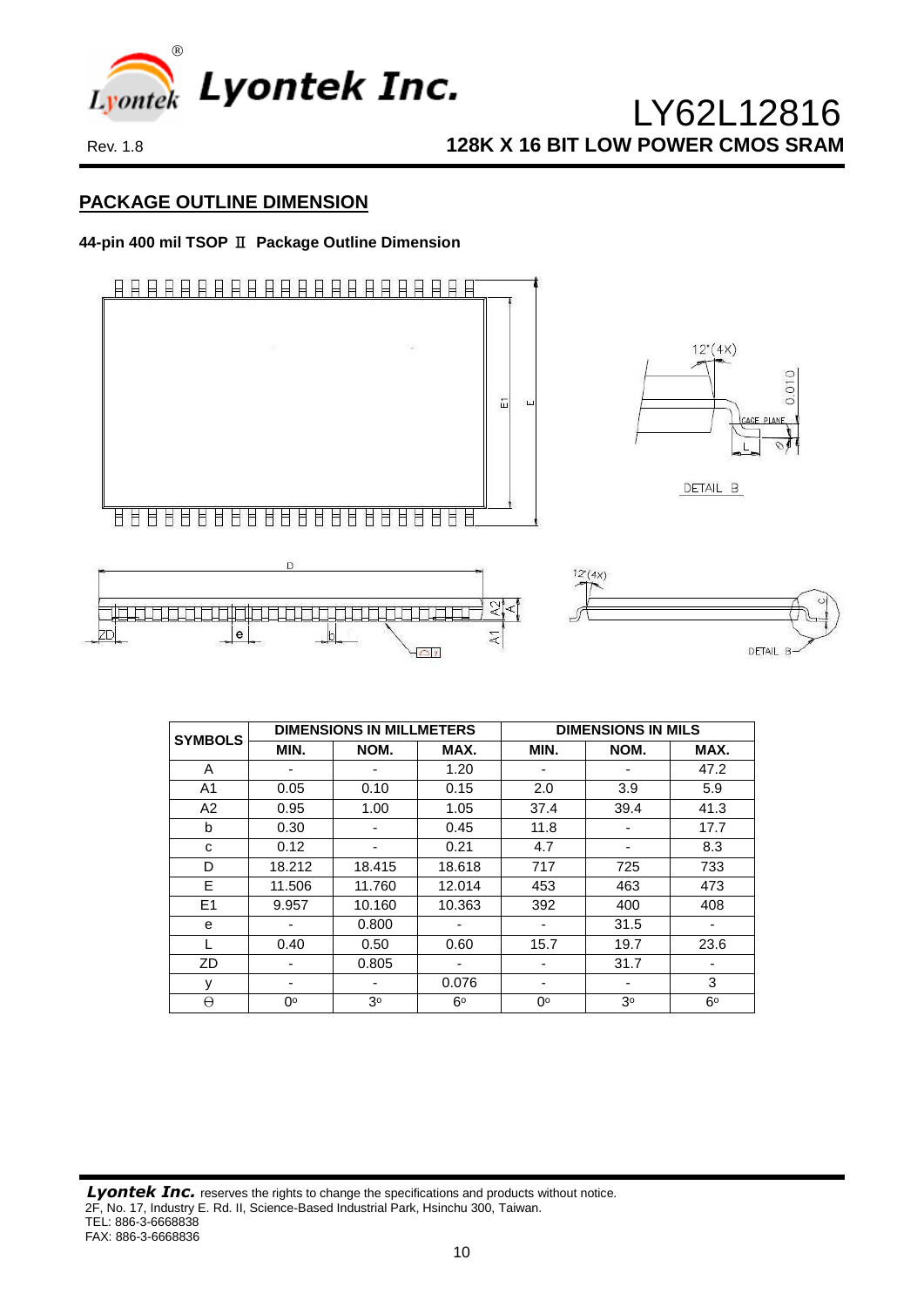

#### **48-ball 6mm × 8mm TFBGA Package Outline Dimension**



2. REFERENCE DOCUMENT : JEDEC MO-207.

#### **Lyontek Inc.** reserves the rights to change the specifications and products without notice. 2F, No. 17, Industry E. Rd. II, Science-Based Industrial Park, Hsinchu 300, Taiwan. TEL: 886-3-6668838 FAX: 886-3-6668836

DETAIL B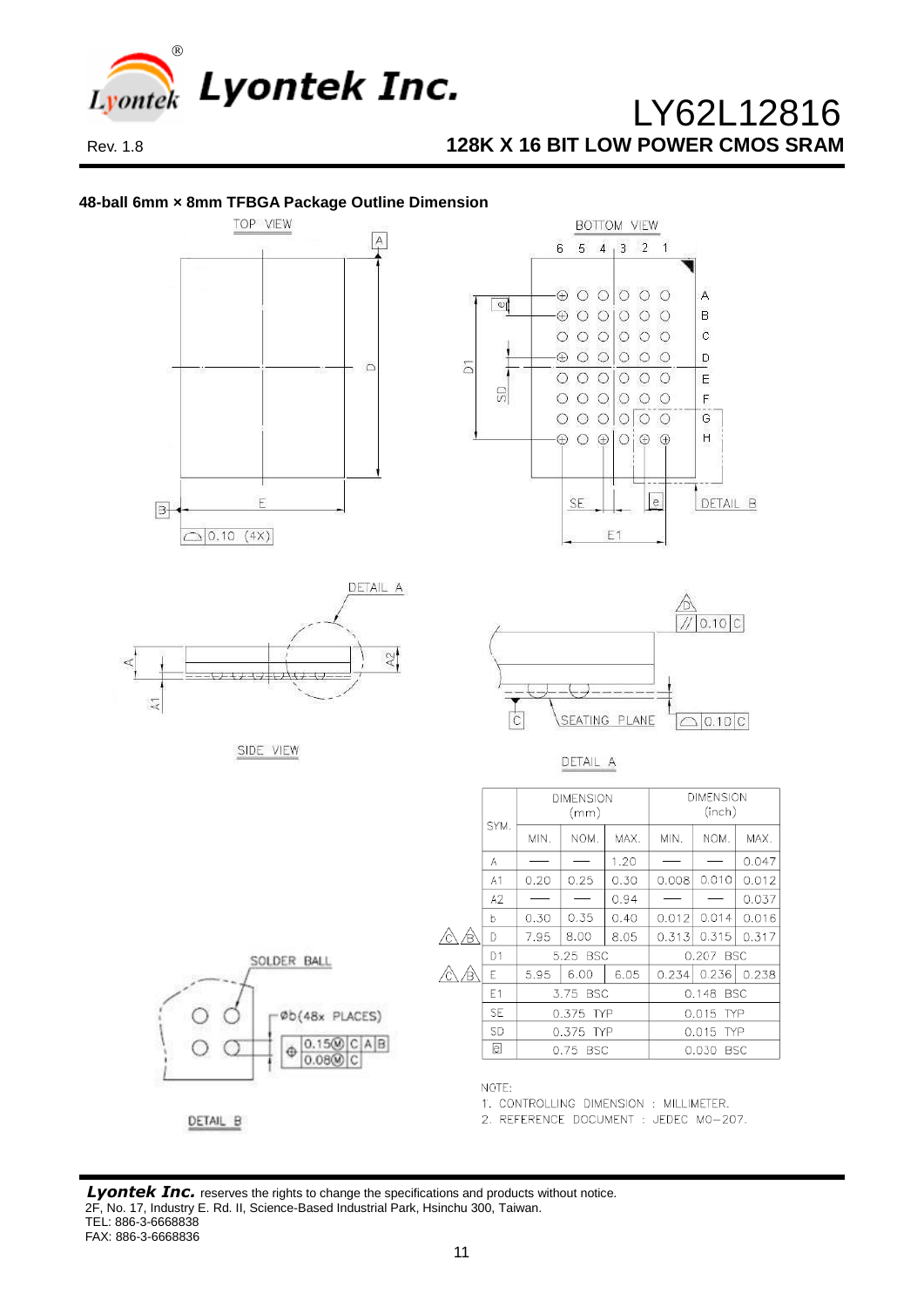

## **ORDERING INFORMATION**

| Package Type                      | Access Time | Power Type                        | Temperature                          | Packing          | Lyontek Item No.    |
|-----------------------------------|-------------|-----------------------------------|--------------------------------------|------------------|---------------------|
|                                   | (Speed)(ns) |                                   | Range( $\degree$ C)                  | <b>Type</b>      |                     |
| 44-pin (400mil)<br><b>TSOP II</b> | 45          | Special                           | $0^{\circ}$ C ~70 $^{\circ}$ C       | Tray             | LY62L12816ML-45SL   |
|                                   |             | <b>Ultra Low Power</b>            |                                      | <b>Tape Reel</b> | LY62L12816ML-45SLT  |
|                                   |             |                                   | $-20^{\circ}$ C $-80^{\circ}$ C      | Tray             | LY62L12816ML-45SLE  |
|                                   |             |                                   |                                      | Tape Reel        | LY62L12816ML-45SLET |
|                                   |             |                                   | -40℃~85℃                             | Tray             | LY62L12816ML-45SLI  |
|                                   |             |                                   |                                      | <b>Tape Reel</b> | LY62L12816ML-45SLIT |
|                                   |             | <b>Ultra Low Power</b>            | $0^{\circ}$ C ~70 $^{\circ}$ C       | Tray             | LY62L12816ML-45LL   |
|                                   |             |                                   |                                      | <b>Tape Reel</b> | LY62L12816ML-45LLT  |
|                                   |             |                                   | $-20^{\circ}$ C $-80^{\circ}$ C      | Tray             | LY62L12816ML-45LLE  |
|                                   |             |                                   |                                      | <b>Tape Reel</b> | LY62L12816ML-45LLET |
|                                   |             |                                   | -40℃~85℃                             | Tray             | LY62L12816ML-45LLI  |
|                                   |             |                                   |                                      | Tape Reel        | LY62L12816ML-45LLIT |
|                                   | 55          | Special<br><b>Ultra Low Power</b> | $0^{\circ}$ C $\sim$ 70 $^{\circ}$ C | Tray             | LY62L12816ML-55SL   |
|                                   |             |                                   |                                      | <b>Tape Reel</b> | LY62L12816ML-55SLT  |
|                                   |             |                                   | $-20^{\circ}$ C $-80^{\circ}$ C      | Tray             | LY62L12816ML-55SLE  |
|                                   |             |                                   |                                      | <b>Tape Reel</b> | LY62L12816ML-55SLET |
|                                   |             |                                   | $-40^{\circ}$ C $-85^{\circ}$ C      | Tray             | LY62L12816ML-55SLI  |
|                                   |             |                                   |                                      | Tape Reel        | LY62L12816ML-55SLIT |
|                                   |             | <b>Ultra Low Power</b>            | $0^{\circ}$ C ~70 $^{\circ}$ C       | Tray             | LY62L12816ML-55LL   |
|                                   |             |                                   |                                      | <b>Tape Reel</b> | LY62L12816ML-55LLT  |
|                                   |             |                                   | $-20^{\circ}$ C $-80^{\circ}$ C      | Tray             | LY62L12816ML-55LLE  |
|                                   |             |                                   |                                      | Tape Reel        | LY62L12816ML-55LLET |
|                                   |             |                                   | $-40^{\circ}$ C $-85^{\circ}$ C      | Tray             | LY62L12816ML-55LLI  |
|                                   |             |                                   |                                      | Tape Reel        | LY62L12816ML-55LLIT |
|                                   | 70          | Special<br><b>Ultra Low Power</b> | $0^{\circ}$ C ~70 $^{\circ}$ C       | Tray             | LY62L12816ML-70SL   |
|                                   |             |                                   |                                      | <b>Tape Reel</b> | LY62L12816ML-70SLT  |
|                                   |             |                                   | $-20^{\circ}$ C $-80^{\circ}$ C      | Tray             | LY62L12816ML-70SLE  |
|                                   |             |                                   |                                      | Tape Reel        | LY62L12816ML-70SLET |
|                                   |             |                                   | $-40^{\circ}$ C $-85^{\circ}$ C      | Tray             | LY62L12816ML-70SLI  |
|                                   |             |                                   |                                      | Tape Reel        | LY62L12816ML-70SLIT |
|                                   |             | <b>Ultra Low Power</b>            | 0°C~70°C                             | Tray             | LY62L12816ML-70LL   |
|                                   |             |                                   |                                      | Tape Reel        | LY62L12816ML-70LLT  |
|                                   |             |                                   | $-20^{\circ}$ C $-80^{\circ}$ C      | Tray             | LY62L12816ML-70LLE  |
|                                   |             |                                   |                                      | Tape Reel        | LY62L12816ML-70LLET |
|                                   |             |                                   | -40℃~85℃                             | Tray             | LY62L12816ML-70LLI  |
|                                   |             |                                   |                                      | Tape Reel        | LY62L12816ML-70LLIT |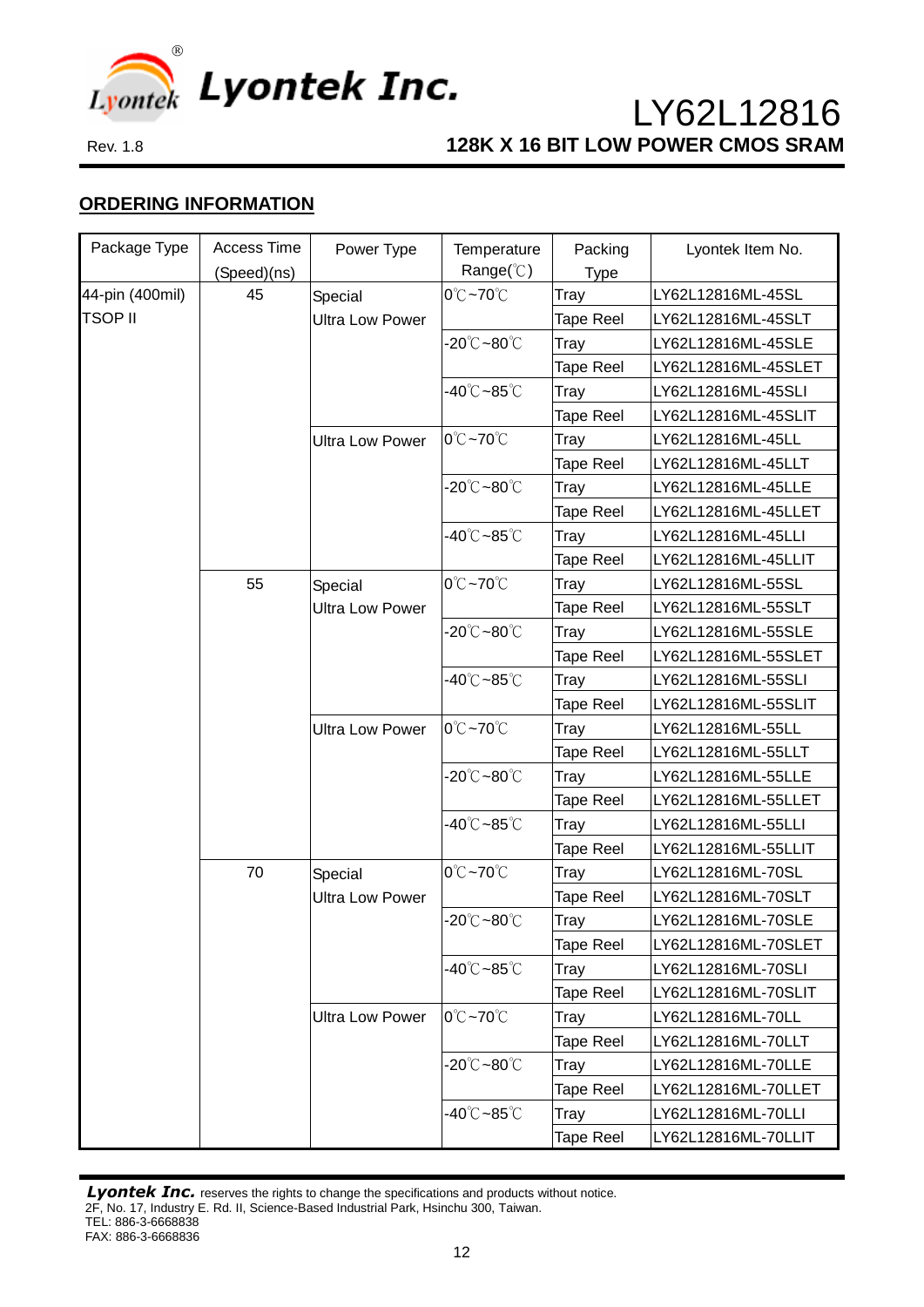

## **ORDERING INFORMATION**

| Package Type       | Access Time | Power Type                        | Temperature                          | Packing          | Lyontek Item No.    |
|--------------------|-------------|-----------------------------------|--------------------------------------|------------------|---------------------|
|                    | (Speed)(ns) |                                   | Range( $\degree$ C)                  | <b>Type</b>      |                     |
| 48-ball            | 45          | Special                           | $0^{\circ}$ C $\sim$ 70 $^{\circ}$ C | Tray             | LY62L12816GL-45SL   |
| $(6mm \times 8mm)$ |             | <b>Ultra Low Power</b>            |                                      | <b>Tape Reel</b> | LY62L12816GL-45SLT  |
| <b>TFBGA</b>       |             |                                   | $-20^{\circ}$ C $-80^{\circ}$ C      | Tray             | LY62L12816GL-45SLE  |
|                    |             |                                   |                                      | <b>Tape Reel</b> | LY62L12816GL-45SLET |
|                    |             |                                   | $-40^{\circ}$ C $-85^{\circ}$ C      | Tray             | LY62L12816GL-45SLI  |
|                    |             |                                   |                                      | <b>Tape Reel</b> | LY62L12816GL-45SLIT |
|                    |             | <b>Ultra Low Power</b>            | $0^{\circ}$ C $\sim$ 70 $^{\circ}$ C | Tray             | LY62L12816GL-45LL   |
|                    |             |                                   |                                      | <b>Tape Reel</b> | LY62L12816GL-45LLT  |
|                    |             |                                   | $-20^{\circ}$ C $-80^{\circ}$ C      | Tray             | LY62L12816GL-45LLE  |
|                    |             |                                   |                                      | Tape Reel        | LY62L12816GL-45LLET |
|                    |             |                                   | -40℃~85℃                             | Tray             | LY62L12816GL-45LLI  |
|                    |             |                                   |                                      | <b>Tape Reel</b> | LY62L12816GL-45LLIT |
|                    | 55          | Special<br><b>Ultra Low Power</b> | $0^{\circ}$ C $\sim$ 70 $^{\circ}$ C | Tray             | LY62L12816GL-55SL   |
|                    |             |                                   |                                      | <b>Tape Reel</b> | LY62L12816GL-55SLT  |
|                    |             |                                   | $-20^{\circ}$ C $-80^{\circ}$ C      | Tray             | LY62L12816GL-55SLE  |
|                    |             |                                   |                                      | <b>Tape Reel</b> | LY62L12816GL-55SLET |
|                    |             |                                   | $-40^{\circ}$ C $-85^{\circ}$ C      | Tray             | LY62L12816GL-55SLI  |
|                    |             |                                   |                                      | <b>Tape Reel</b> | LY62L12816GL-55SLIT |
|                    |             | <b>Ultra Low Power</b>            | $0^{\circ}$ C $\sim$ 70 $^{\circ}$ C | Tray             | LY62L12816GL-55LL   |
|                    |             |                                   |                                      | <b>Tape Reel</b> | LY62L12816GL-55LLT  |
|                    |             |                                   | -20℃~80℃                             | Tray             | LY62L12816GL-55LLE  |
|                    |             |                                   |                                      | <b>Tape Reel</b> | LY62L12816GL-55LLET |
|                    |             |                                   | $-40^{\circ}$ C $-85^{\circ}$ C      | Tray             | LY62L12816GL-55LLI  |
|                    |             |                                   |                                      | <b>Tape Reel</b> | LY62L12816GL-55LLIT |
|                    | 70          | Special<br><b>Ultra Low Power</b> | 0°C~70°C                             | Tray             | LY62L12816GL-70SL   |
|                    |             |                                   |                                      | <b>Tape Reel</b> | LY62L12816GL-70SLT  |
|                    |             |                                   | $-20^{\circ}$ C $-80^{\circ}$ C      | Tray             | LY62L12816GL-70SLE  |
|                    |             |                                   |                                      | <b>Tape Reel</b> | LY62L12816GL-70SLET |
|                    |             |                                   | $-40^{\circ}$ C $-85^{\circ}$ C      | Tray             | LY62L12816GL-70SLI  |
|                    |             |                                   |                                      | <b>Tape Reel</b> | LY62L12816GL-70SLIT |
|                    |             | <b>Ultra Low Power</b>            | 0°C~70°C                             | Tray             | LY62L12816GL-70LL   |
|                    |             |                                   |                                      | <b>Tape Reel</b> | LY62L12816GL-70LLT  |
|                    |             |                                   | $-20^{\circ}$ C $-80^{\circ}$ C      | Tray             | LY62L12816GL-70LLE  |
|                    |             |                                   |                                      | <b>Tape Reel</b> | LY62L12816GL-70LLET |
|                    |             |                                   | $-40^{\circ}$ C $-85^{\circ}$ C      | Tray             | LY62L12816GL-70LLI  |
|                    |             |                                   |                                      | <b>Tape Reel</b> | LY62L12816GL-70LLIT |